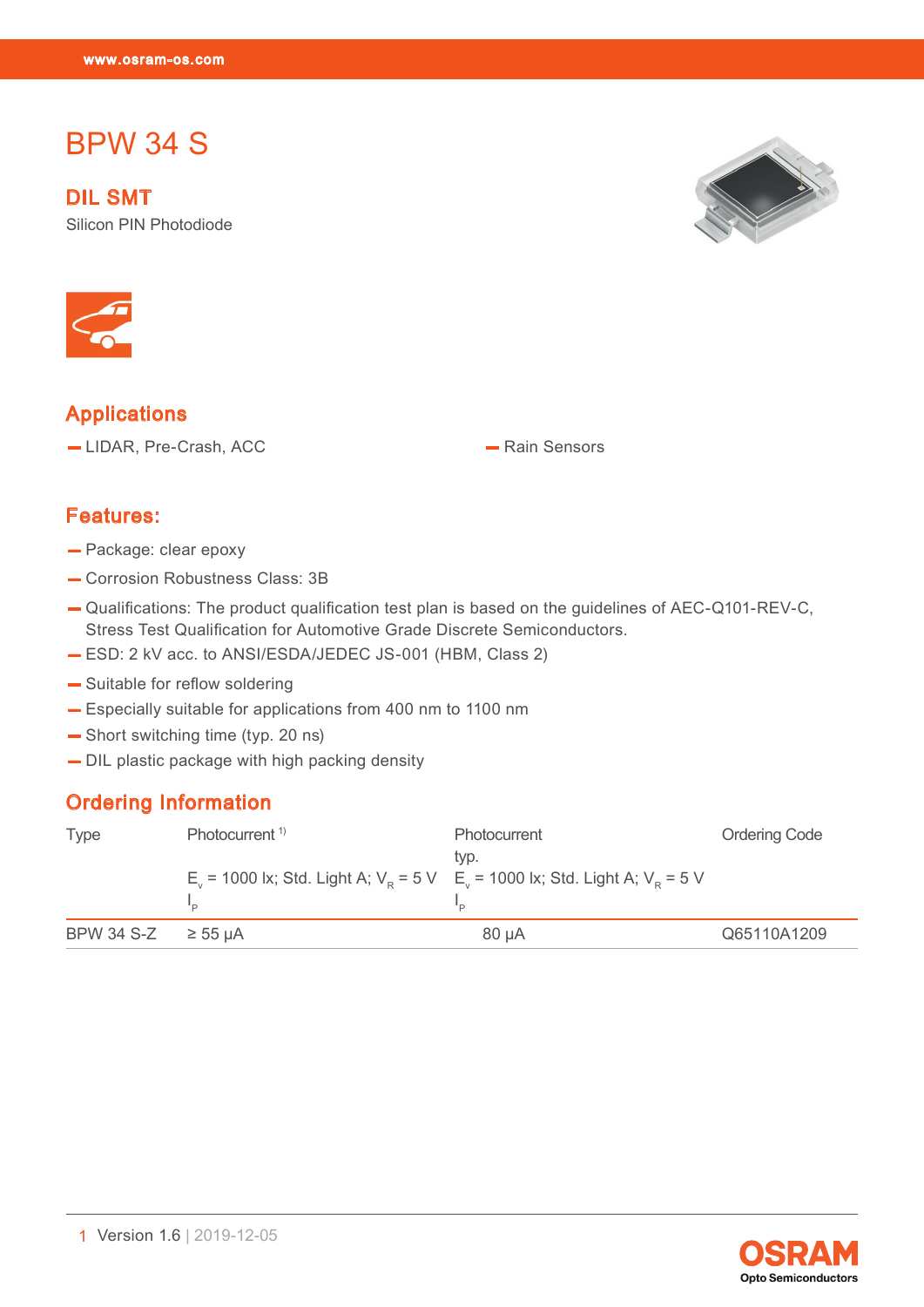# Maximum Ratings

| $T_a = 25 °C$                                                                 |                  |              |                    |
|-------------------------------------------------------------------------------|------------------|--------------|--------------------|
| Parameter                                                                     | Symbol           |              | Values             |
| <b>Operating Temperature</b>                                                  | $T_{op}$         | min.<br>max. | $-40 °C$<br>100 °C |
| Storage temperature                                                           | $T_{\text{stg}}$ | min.<br>max. | $-40$ °C<br>100 °C |
| Reverse voltage<br>t $\leq$ 2 µs; T <sub><math>\Delta</math></sub> = 25 °C    | $V_R$            | max.         | 32 V               |
| Total power dissipation                                                       | $P_{\text{tot}}$ | max.         | 150 mW             |
| <b>ESD withstand voltage</b><br>acc. to ANSI/ESDA/JEDEC JS-001 (HBM, Class 2) | $V_{ESD}$        | max.         | $2$ kV             |

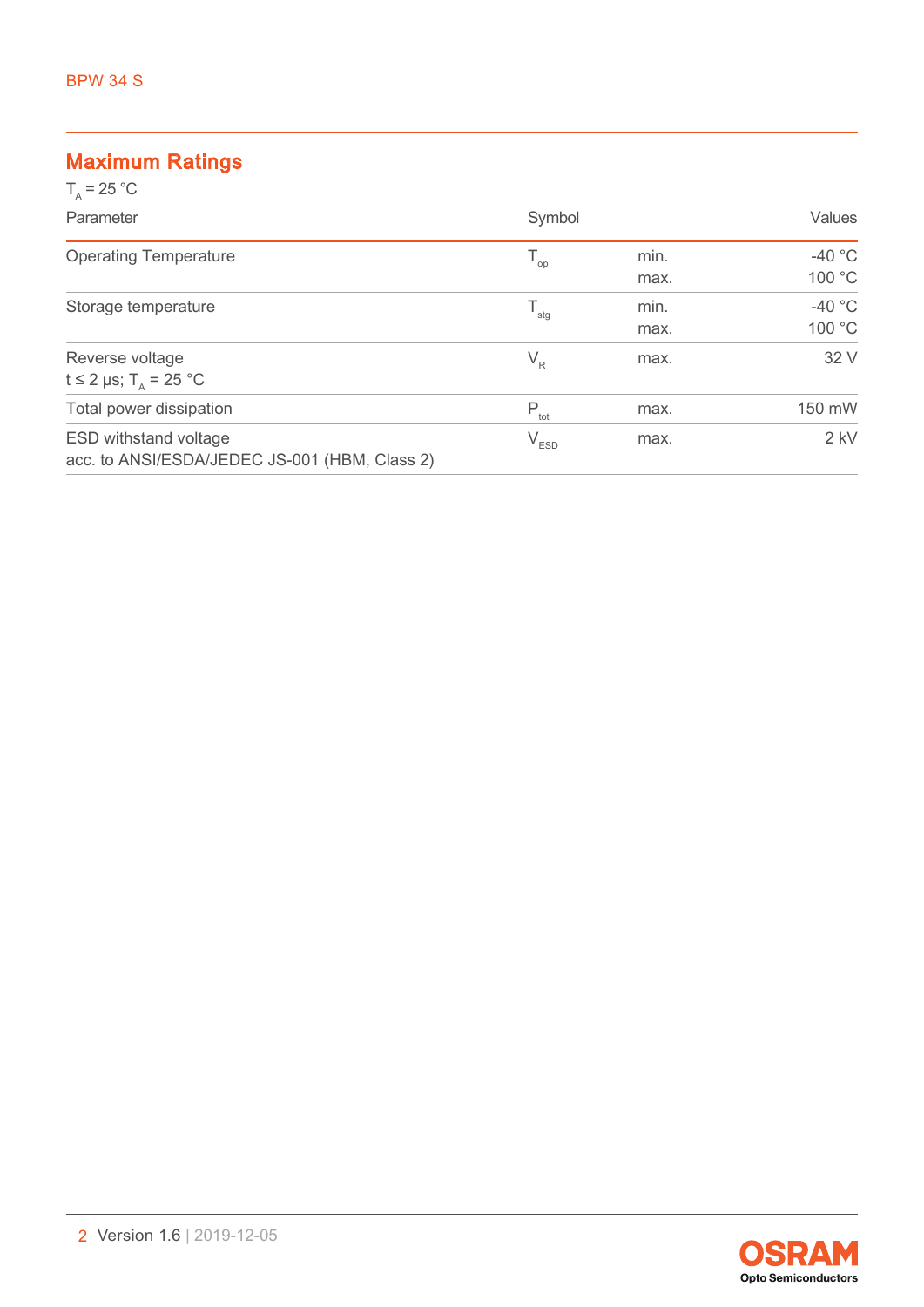## **Characteristics**

| $T_{\text{A}}$ = 25 °C                                              |                          |              |                                     |
|---------------------------------------------------------------------|--------------------------|--------------|-------------------------------------|
| Parameter                                                           | Symbol                   |              | Values                              |
| Wavelength of max sensitivity                                       | $\lambda_{\text{S max}}$ | typ.         | 920 nm                              |
| Spectral range of sensitivity                                       | $\lambda_{10\%}$         | typ.         | 420  1120<br>nm                     |
| Radiant sensitive area                                              | A                        | typ.         | $7.02$ mm <sup>2</sup>              |
| Dimensions of active chip area                                      | L x W                    | typ.         | $2.65 \times 2.65$<br>mm x mm       |
| Half angle                                                          | φ                        | typ.         | 60°                                 |
| Dark current<br>$V_R$ = 10 V                                        | $I_R$                    | typ.<br>max. | 2 nA<br>30 nA                       |
| Spectral sensitivity of the chip<br>$\lambda$ = 850 nm              | $S_{\lambda}$            | typ.         | 0.62 A/W                            |
| Quantum yield of the chip<br>$\lambda$ = 850 nm                     | η                        | typ.         | 0.90 Electrons<br>/ Photon          |
| Open-circuit voltage<br>$E_v$ = 1000 lx; Std. Light A; $V_R$ = 0 V  | $V_{O}$                  | min.<br>typ. | 300 mV<br>365 mV                    |
| Short-circuit current<br>$E_v$ = 1000 lx; Std. Light A; $V_R$ = 0 V | $I_{SC}$                 | typ.         | 80 µA                               |
| Rise time<br>$V_R$ = 5 V; R <sub>L</sub> = 50 Ω; λ = 850 nm         | $t_{\rm r}$              | typ.         | $0.02$ $\mu s$                      |
| Fall time<br>$V_R$ = 5 V; R <sub>L</sub> = 50 Ω; λ = 850 nm         | t,                       | typ.         | $0.02$ $\mu s$                      |
| Forward voltage<br>$IF$ = 100 mA; E = 0                             | $V_F$                    | typ.         | 1.3V                                |
| Capacitance<br>$V_p = 0$ V; f = 1 MHz; E = 0                        | $C_{0}$                  | typ.         | 72 pF                               |
| Temperature coefficient of voltage                                  | $TC_{\vee}$              | typ.         | $-2.6$ mV / K                       |
| Temperature coefficient of short-circuit current<br>Std. Light A    | TC <sub>1</sub>          | typ.         | $0.18 \% / K$                       |
| Noise equivalent power<br>$V_p = 10 V$ ; $\lambda = 850$ nm         | <b>NEP</b>               | typ.         | $0.041$ pW /<br>$Hz$ <sup>1/2</sup> |
| <b>Detection limit</b><br>$V_R$ = 10 V; $\lambda$ = 850 nm          | $D^*$                    | typ.         | 6.5e12 cm x<br>$Hz^{1/2} / W$       |

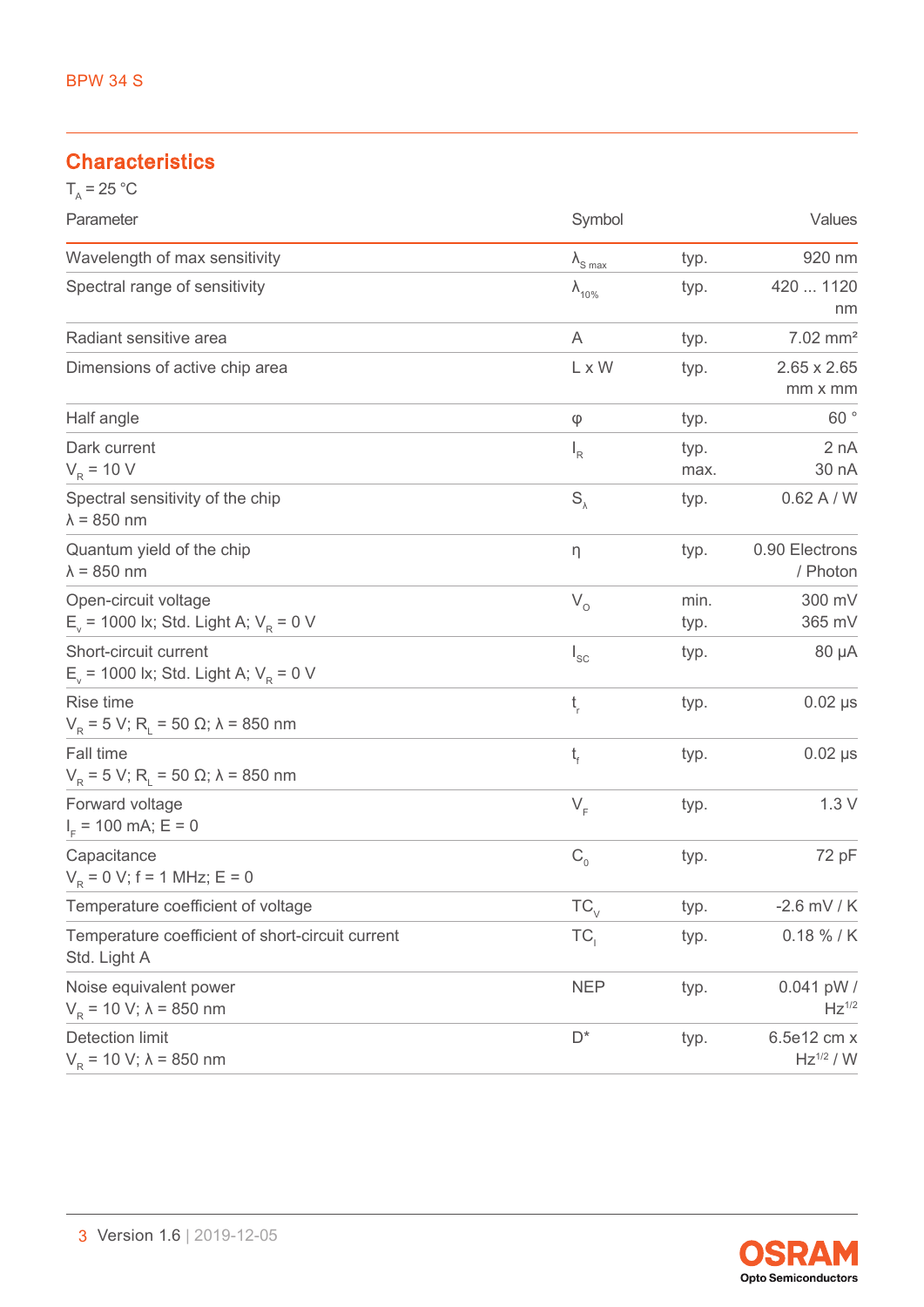# Relative Spectral Sensitivity<sup>[2\),](#page-15-0) [3\)](#page-15-0)</sup>

 $S_{rel} = f (\lambda)$ 



## Directional Characteristics<sup>[2\),](#page-15-0) [3\)](#page-15-0)</sup>

 $S_{rel} = f(\varphi)$ 



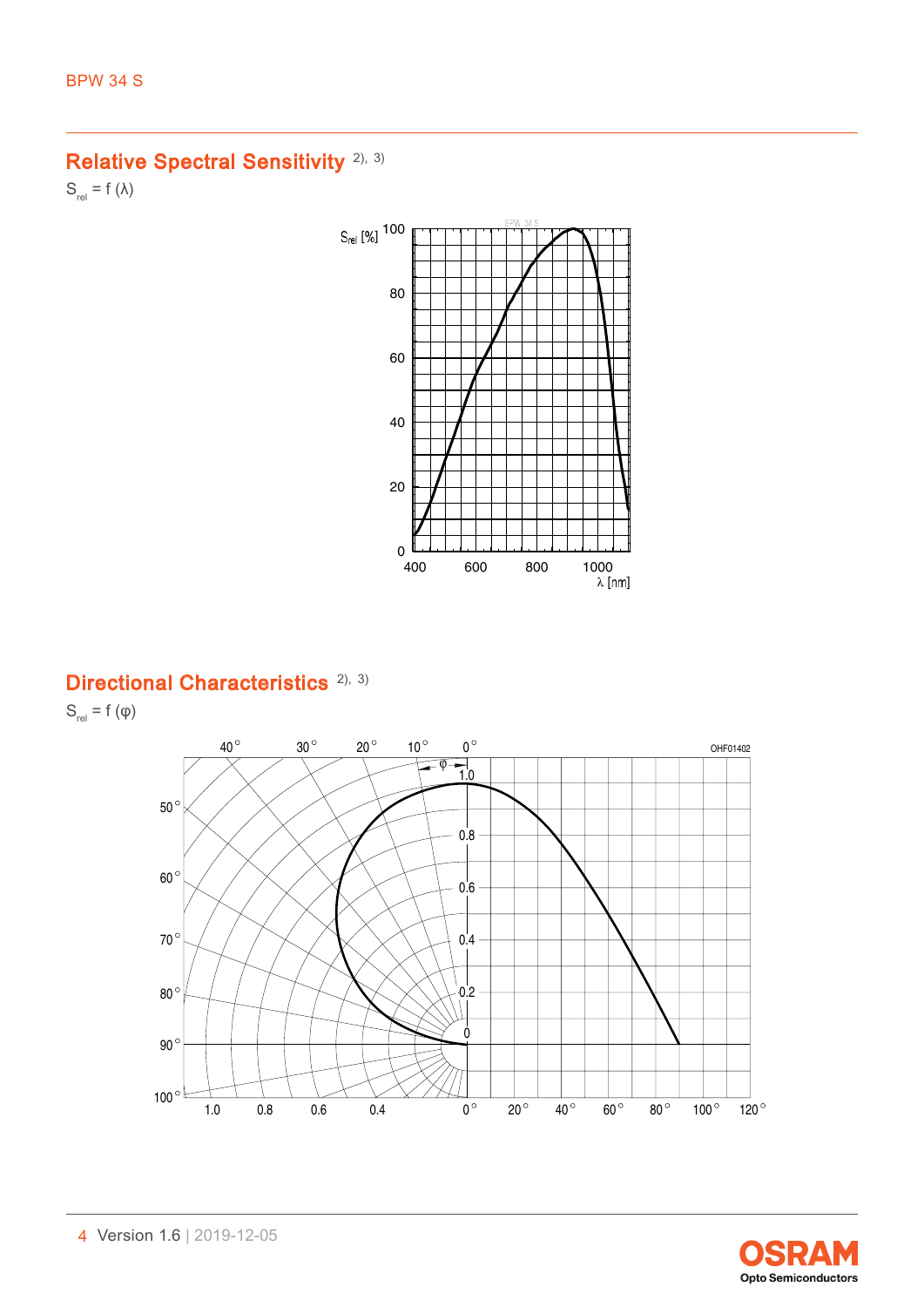### Photocurrent/Open-Circuit Voltage [2\),](#page-15-0) [3\)](#page-15-0)

### $I_{\rm p}$  (V<sub>R</sub> = 5 V) / V<sub>O</sub> = f (E<sub>v</sub>)



## Dark Current<sup>[2\),](#page-15-0) [3\)](#page-15-0)</sup>





## Capacitance<sup>[2\),](#page-15-0) [3\)](#page-15-0)</sup>

 $C = f(V_R); f = 1MHz; T_A = 25°C$ 



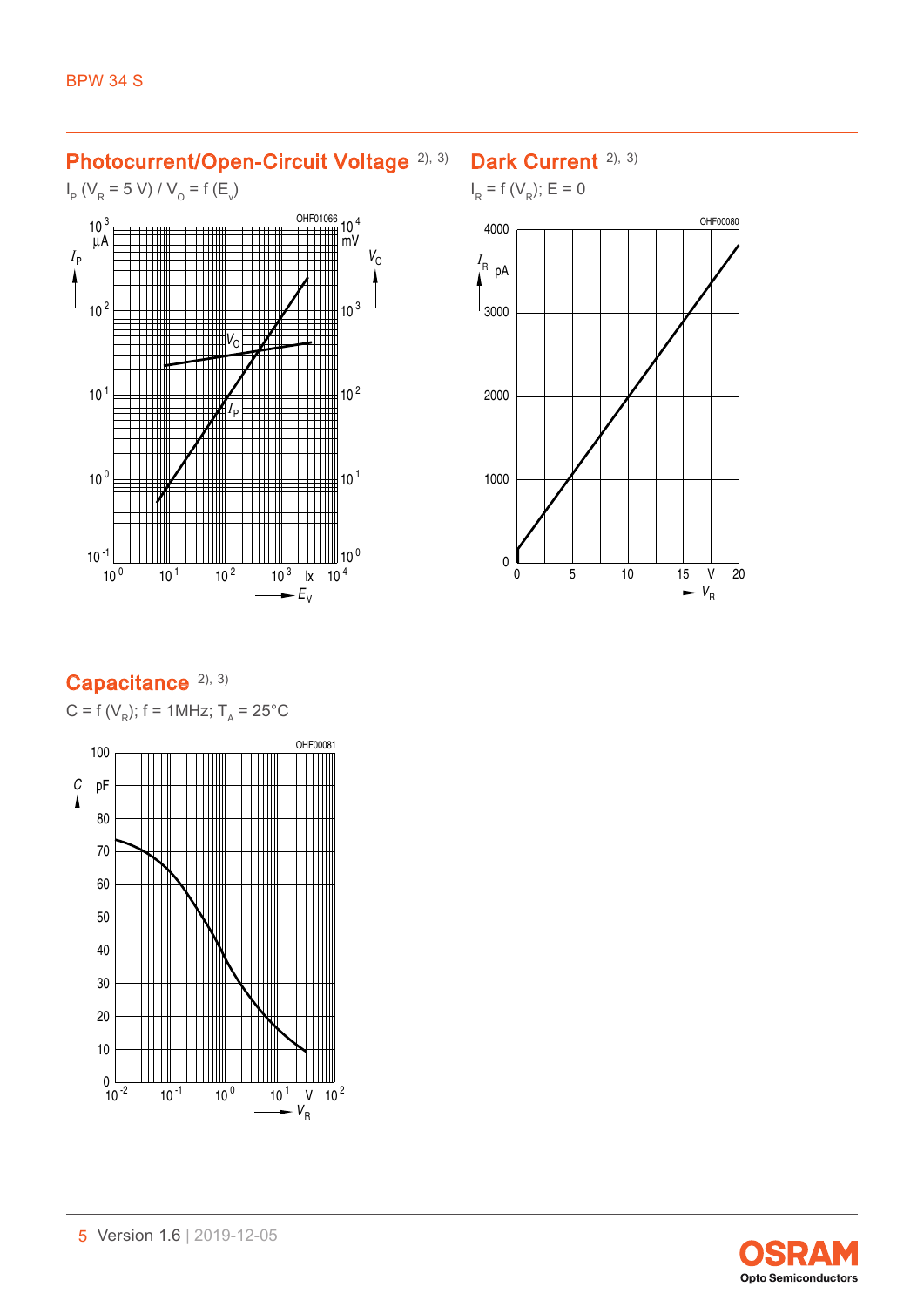$I_R$  = f (T<sub>A</sub>); E = 0; V<sub>R</sub> = 10 V



## Power Consumption

 $P_{\text{tot}} = f(T_A)$ OHF00394 160 $P_{\text{tot}}$ <sup>mW</sup> 140 120 100 80 60 40 20  $0\frac{L}{0}$ <sup>0</sup> <sup>20</sup> <sup>40</sup> <sup>60</sup> <sup>80</sup> ˚C <sup>100</sup>  $\overline{\phantom{a}}$ *T* A

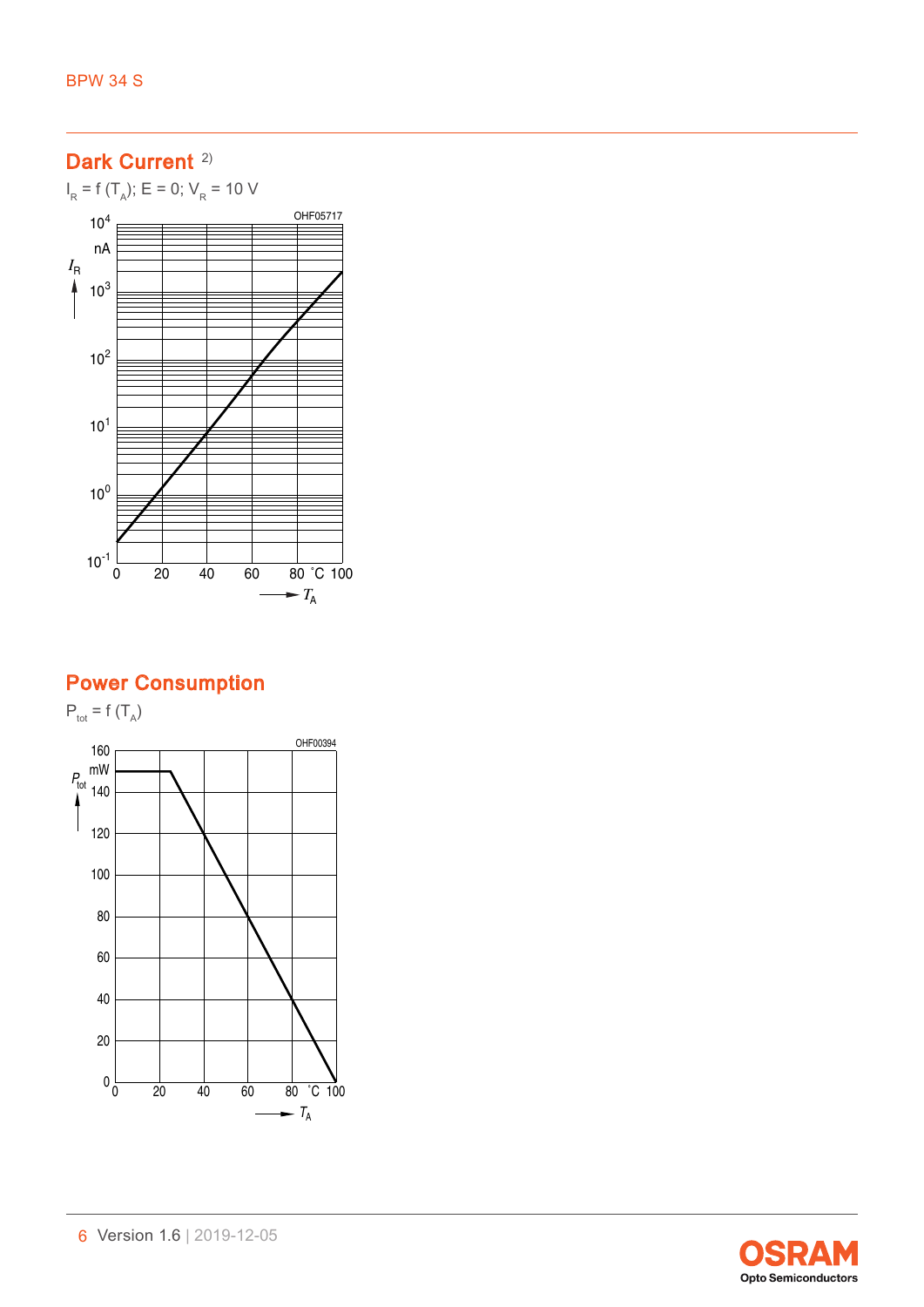

## Further Information:

| <b>Approximate Weight:</b> | 43.0 mg                                                                                                                     |
|----------------------------|-----------------------------------------------------------------------------------------------------------------------------|
| Package marking:           | Cathode                                                                                                                     |
| <b>Corrosion test:</b>     | Class: 3B<br>Test condition: $40^{\circ}$ C / 90 % RH / 15 ppm H <sub>2</sub> S / 14 days (stricter than IEC<br>60068-2-43) |

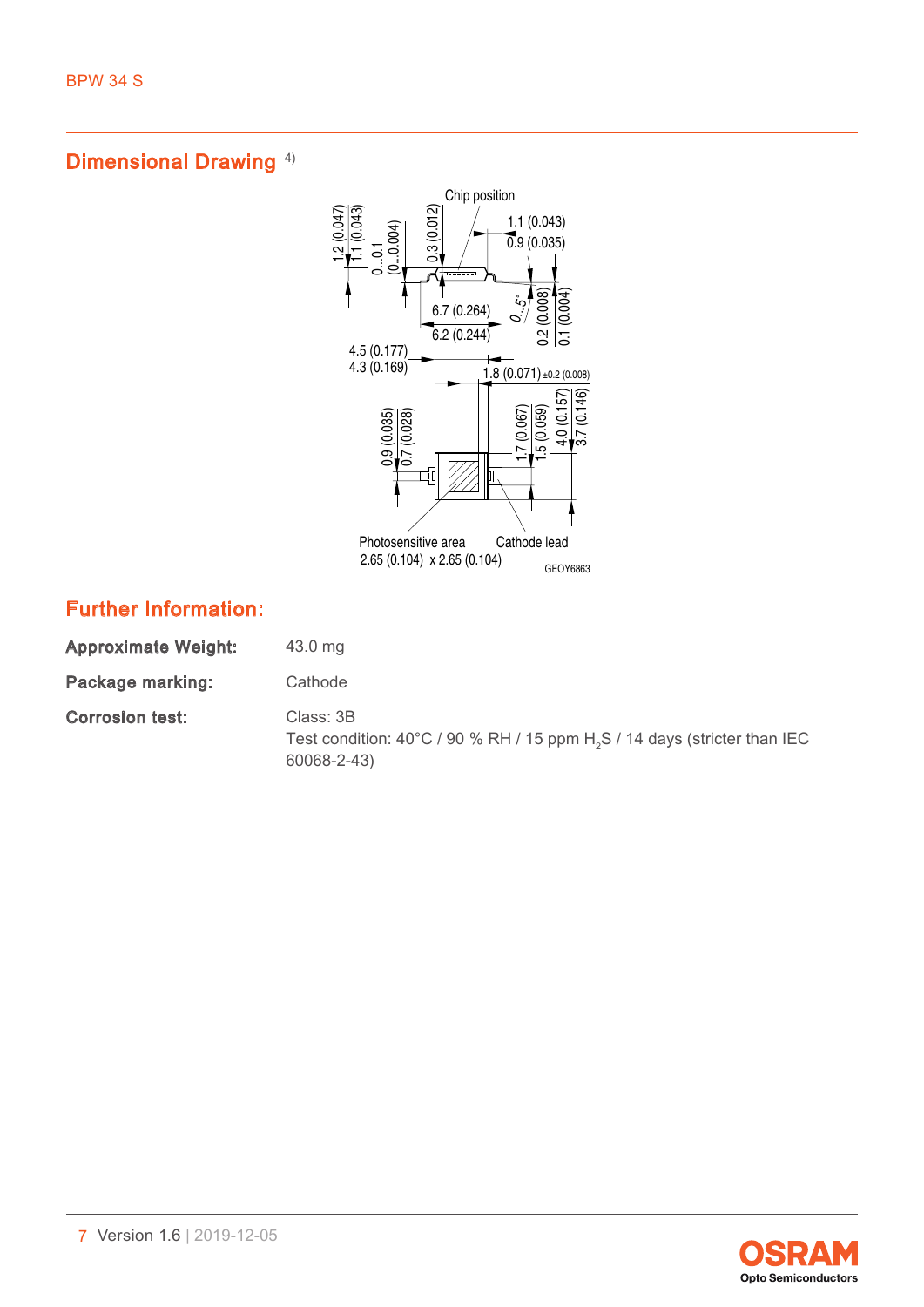## Recommended Solder Pad [4\)](#page-15-0)







M solder resist





Component Location on Pad



E062.3010.111 -03

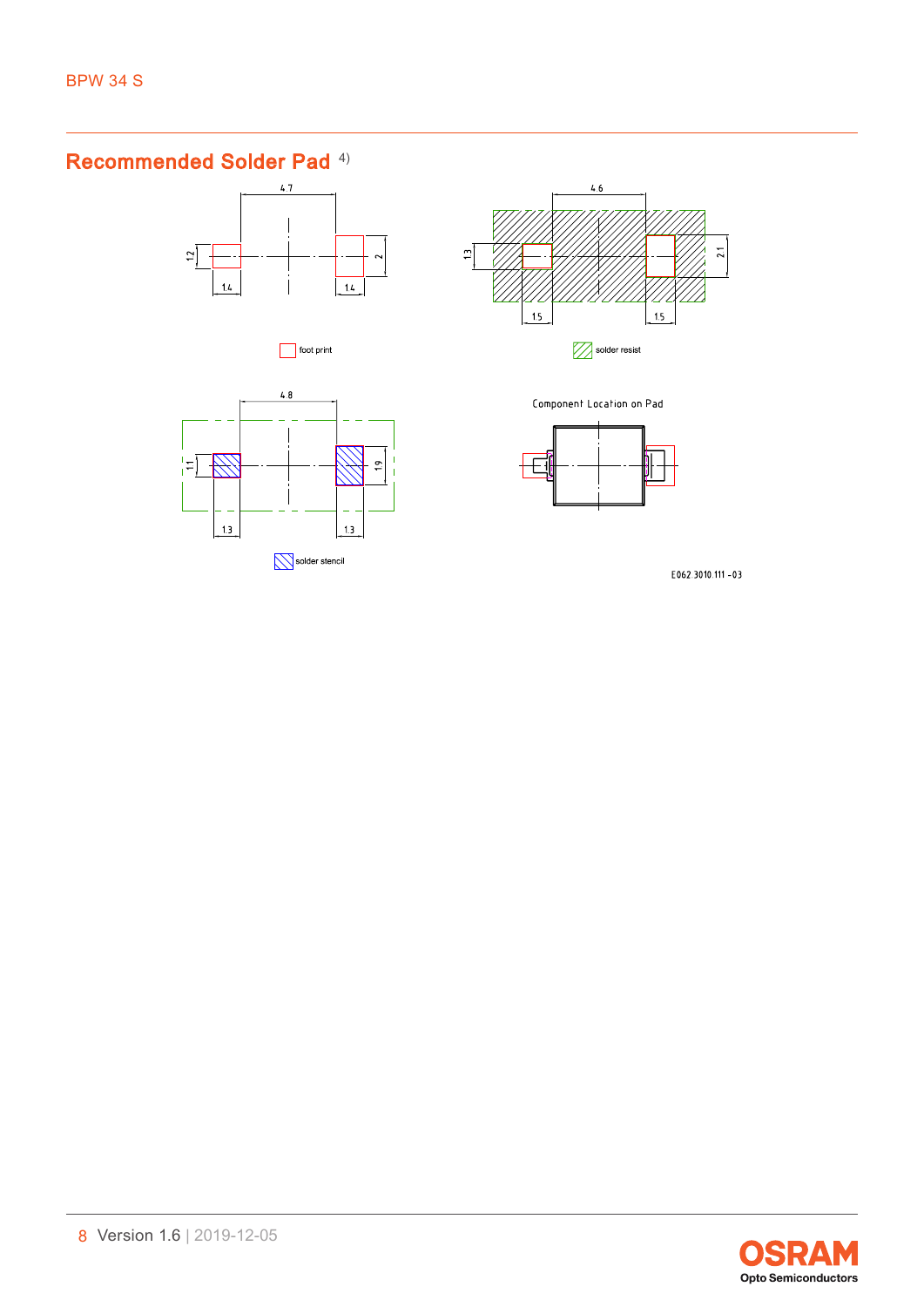## Reflow Soldering Profile

Product complies to MSL Level 4 acc. to JEDEC J-STD-020E



| <b>Profile Feature</b>                                                   | Symbol         | Pb-Free (SnAgCu) Assembly |                |                           | Unit         |
|--------------------------------------------------------------------------|----------------|---------------------------|----------------|---------------------------|--------------|
|                                                                          |                | <b>Minimum</b>            | Recommendation | Maximum                   |              |
| Ramp-up rate to preheat <sup>*</sup><br>25 °C to 150 °C                  |                |                           | $\overline{2}$ | 3                         | K/s          |
| Time $t_{\rm s}$<br>$T_{\text{Smin}}$ to $T_{\text{Smax}}$               | $t_{\rm s}$    | 60                        | 100            | 120                       | $\mathbb S$  |
| Ramp-up rate to peak <sup>*</sup><br>$T_{\text{Smax}}$ to $T_{\text{p}}$ |                |                           | $\overline{2}$ | $\ensuremath{\mathsf{3}}$ | K/s          |
| Liquidus temperature                                                     | $T_{\rm r}$    |                           | 217            |                           | $^{\circ}$ C |
| Time above liquidus temperature                                          | t <sub>L</sub> |                           | 80             | 100                       | $\mathsf S$  |
| Peak temperature                                                         | $T_{\rm p}$    |                           | 245            | 260                       | $^{\circ}$ C |
| Time within 5 °C of the specified peak<br>temperature $T_p - 5K$         | $t_{\rm p}$    | 10                        | 20             | 30                        | $\mathbb S$  |
| Ramp-down rate*<br>$T_{\rm p}$ to 100 °C                                 |                |                           | 3              | 6                         | K/s          |
| Time<br>25 °C to $T_{\rm p}$                                             |                |                           |                | 480                       | $\mathbb S$  |

All temperatures refer to the center of the package, measured on the top of the component \* slope calculation DT/Dt: Dt max. 5 s; fulfillment for the whole T-range

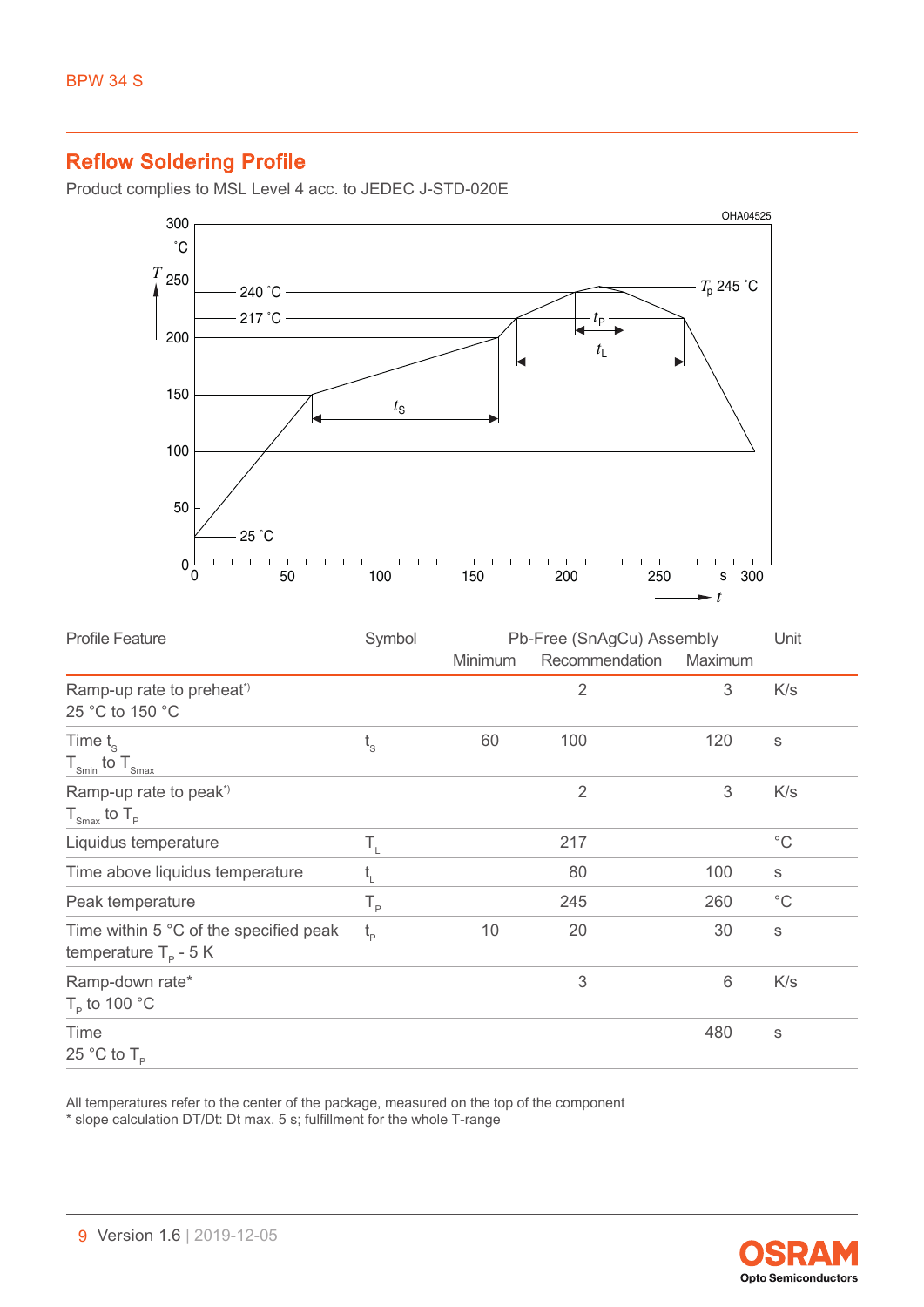

```
C63062 - A3171 - B8 - 04
```
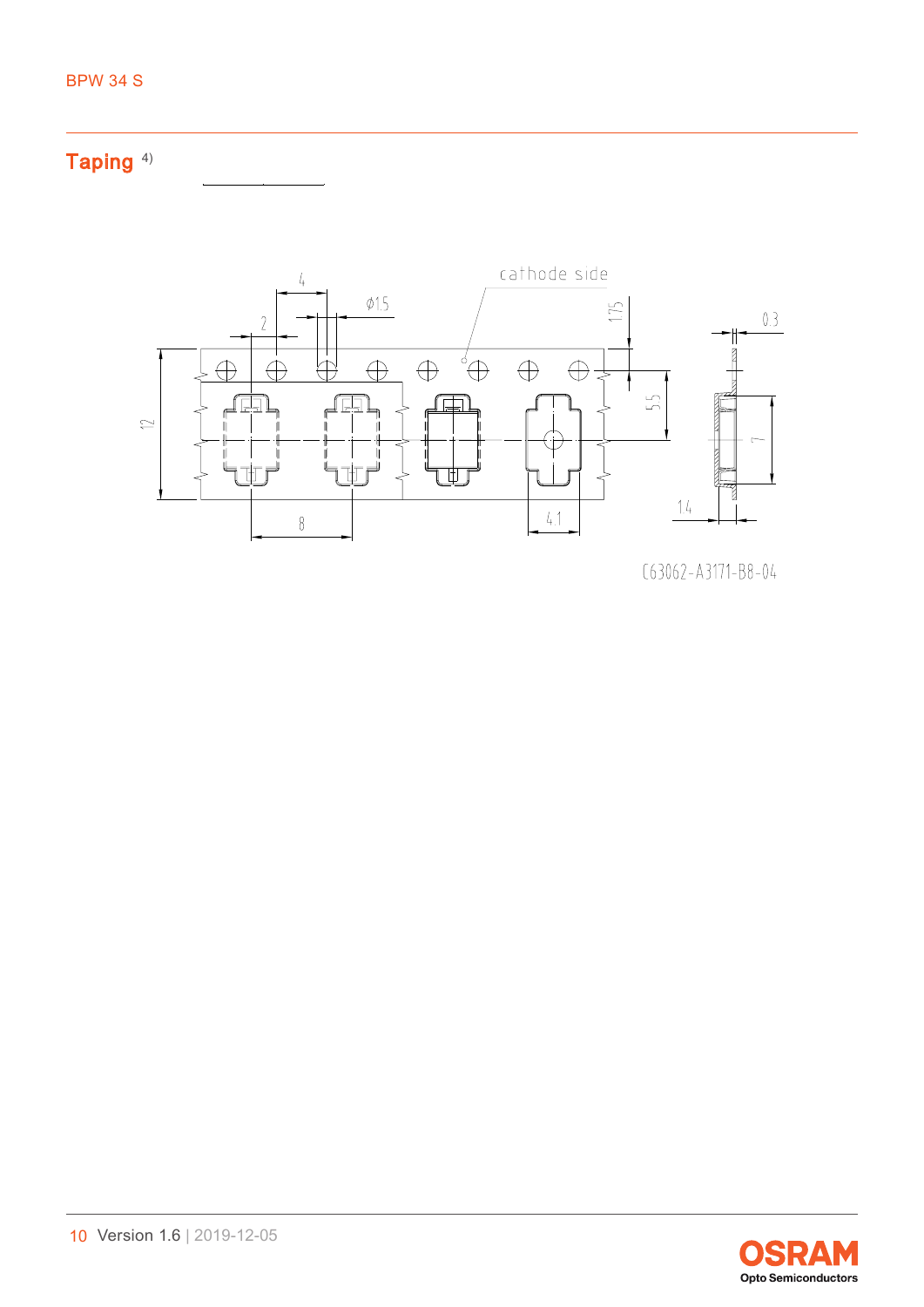## Tape and Reel [5\)](#page-15-0)



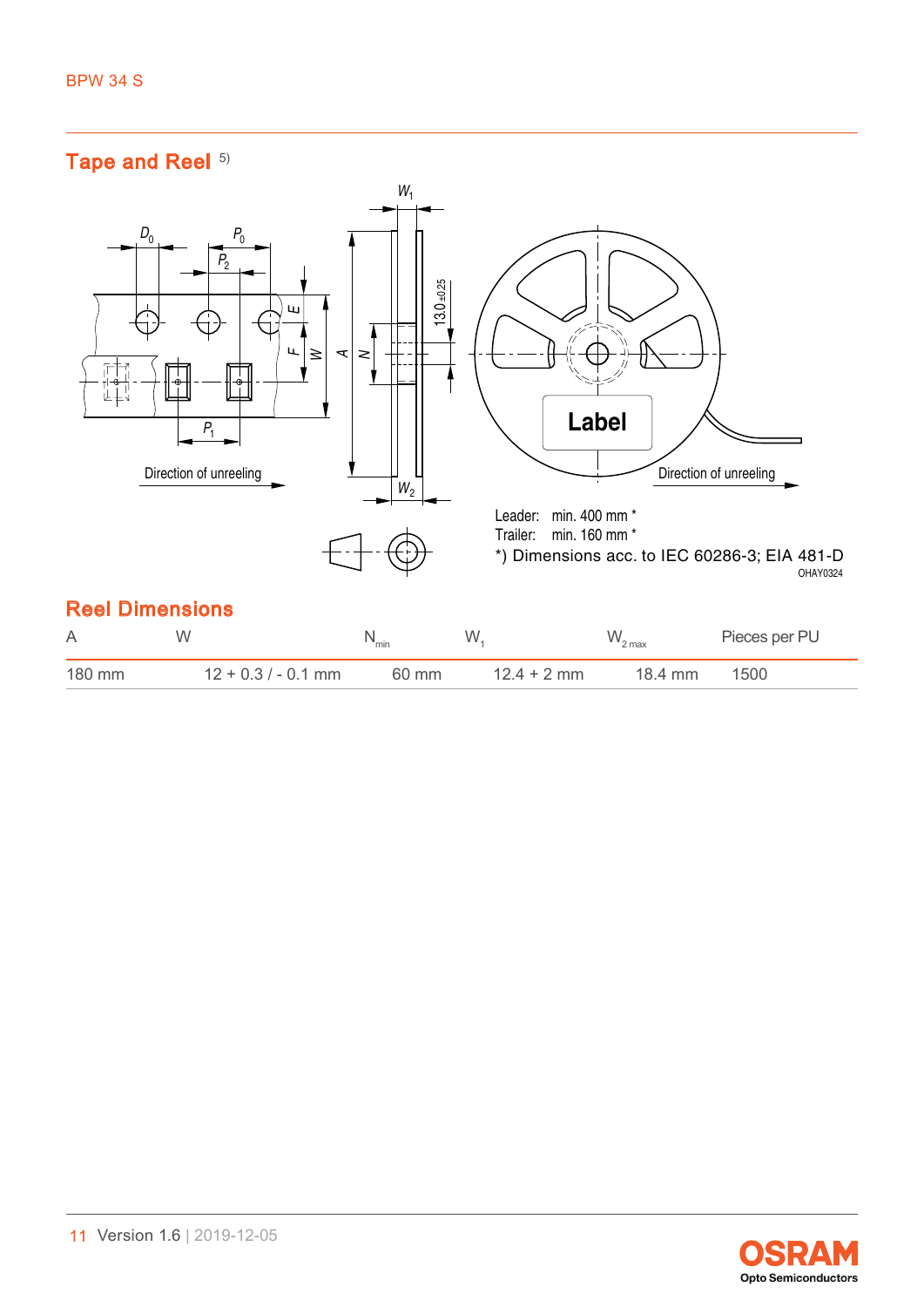#### Barcode-Product-Label (BPL)



## Dry Packing Process and Materials<sup>[4\)](#page-15-0)</sup>



Moisture-sensitive product is packed in a dry bag containing desiccant and a humidity card according JEDEC-STD-033.

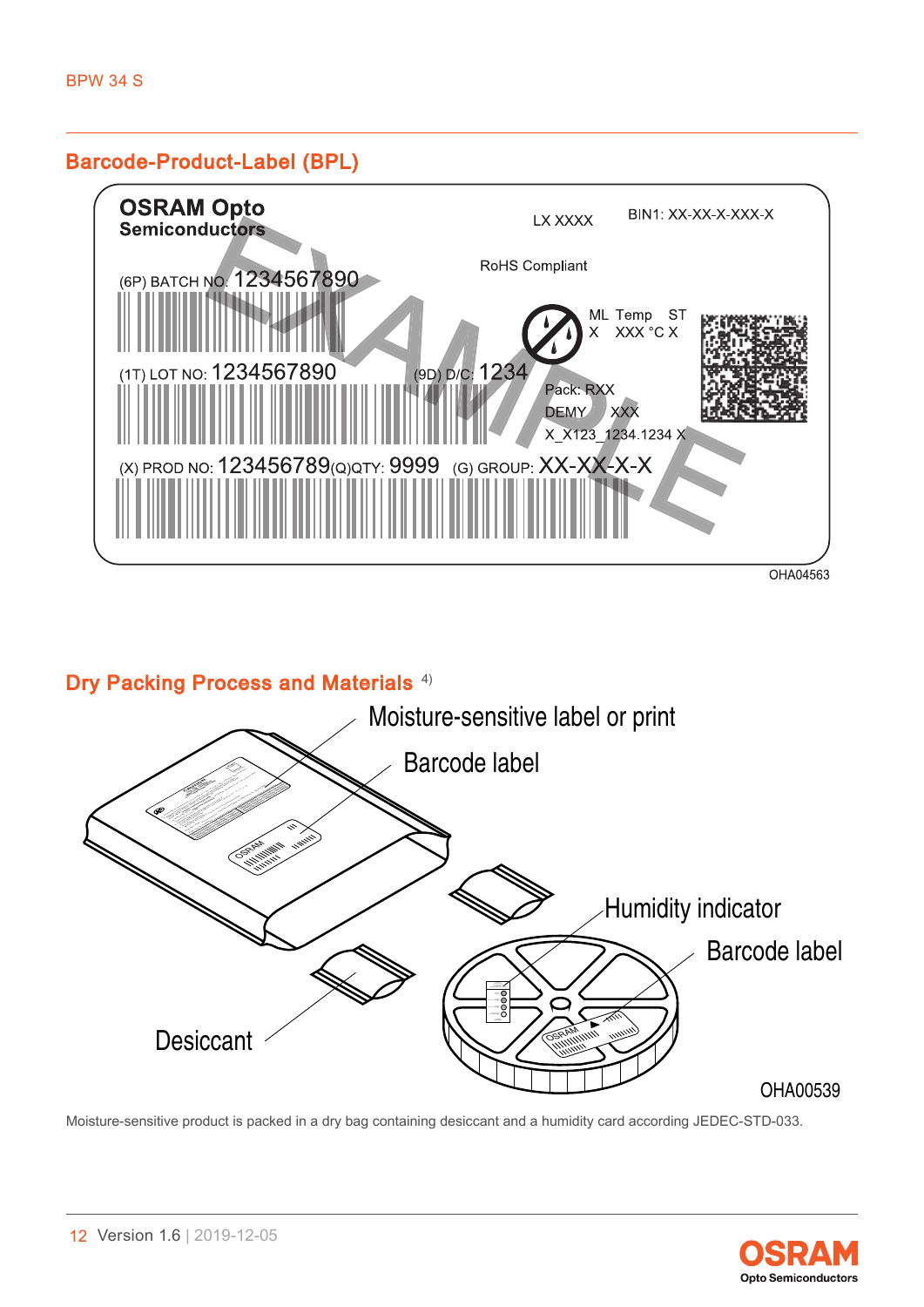

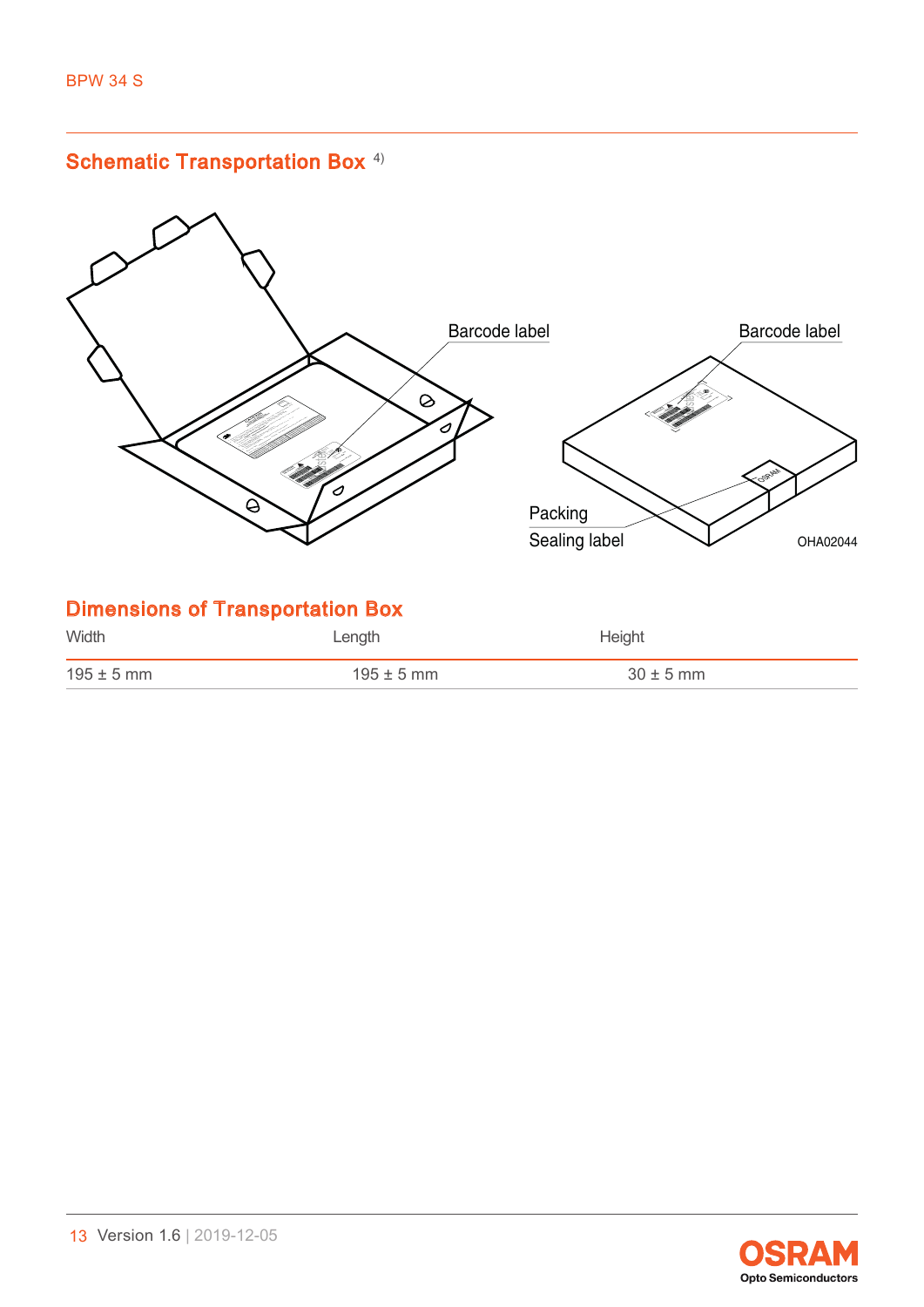## **Notes**

The evaluation of eye safety occurs according to the standard IEC 62471:2006 (photo biological safety of lamps and lamp systems). Within the risk grouping system of this IEC standard, the device specified in this data sheet falls into the class **exempt group (exposure time 10000 s)**. Under real circumstances (for exposure time, conditions of the eye pupils, observation distance), it is assumed that no endangerment to the eye exists from these devices. As a matter of principle, however, it should be mentioned that intense light sources have a high secondary exposure potential due to their blinding effect. When looking at bright light sources (e.g. headlights), temporary reduction in visual acuity and afterimages can occur, leading to irritation, annoyance, visual impairment, and even accidents, depending on the situation.

Subcomponents of this device contain, in addition to other substances, metal filled materials including silver. Metal filled materials can be affected by environments that contain traces of aggressive substances. Therefore, we recommend that customers minimize device exposure to aggressive substances during storage, production, and use. Devices that showed visible discoloration when tested using the described tests above did show no performance deviations within failure limits during the stated test duration. Respective failure limits are described in the IEC60810.

For further application related information please visit www.osram-os.com/appnotes

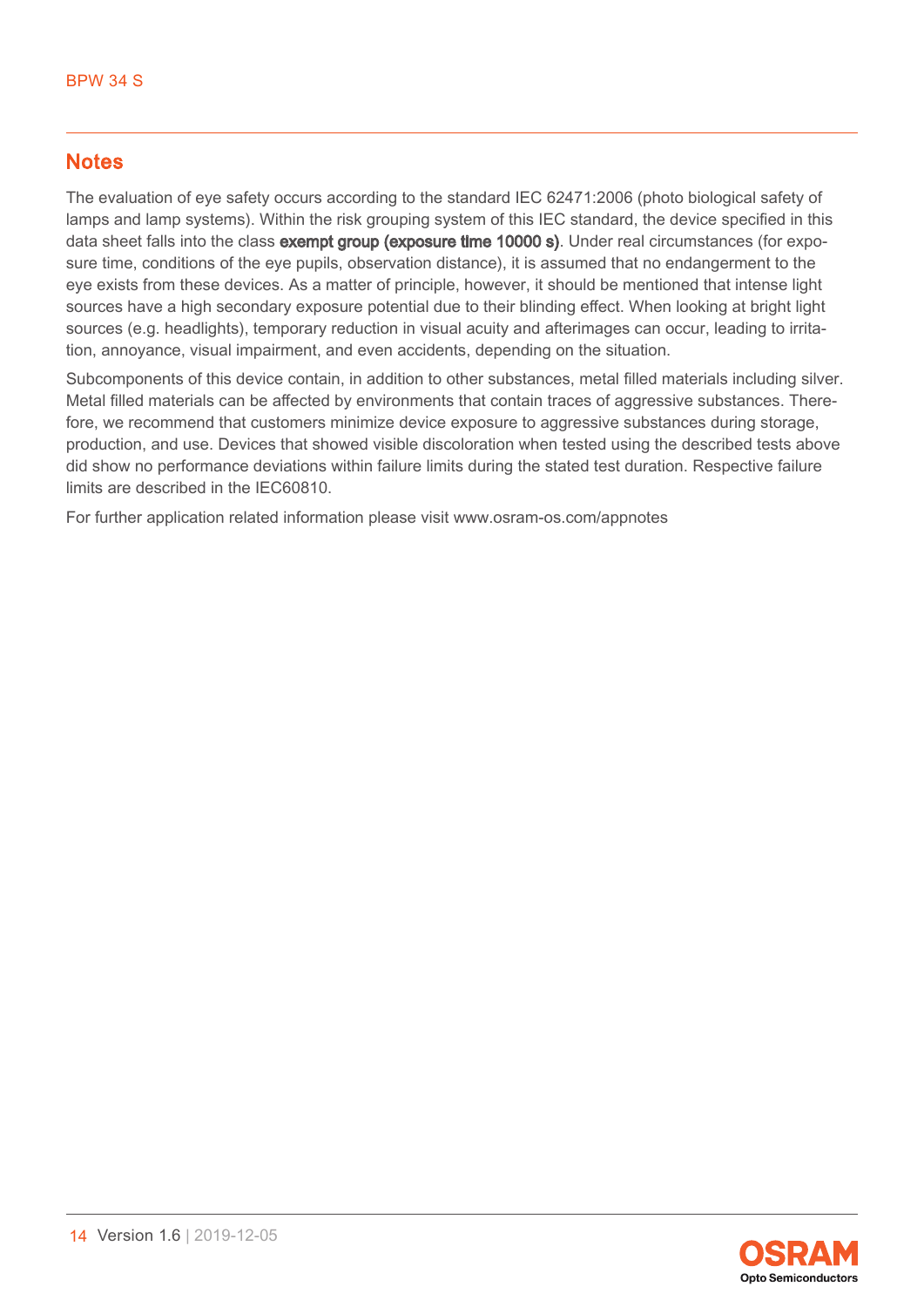## Disclaimer

#### Attention please!

The information describes the type of component and shall not be considered as assured characteristics. Terms of delivery and rights to change design reserved. Due to technical requirements components may contain dangerous substances.

For information on the types in question please contact our Sales Organization.

If printed or downloaded, please find the latest version on the OSRAM OS website.

#### Packing

Please use the recycling operators known to you. We can also help you – get in touch with your nearest sales office. By agreement we will take packing material back, if it is sorted. You must bear the costs of transport. For packing material that is returned to us unsorted or which we are not obliged to accept, we shall have to invoice you for any costs incurred.

#### Product and functional safety devices/applications or medical devices/applications

OSRAM OS components are not developed, constructed or tested for the application as safety relevant component or for the application in medical devices.

OSRAM OS products are not qualified at module and system level for such application.

In case buyer – or customer supplied by buyer – considers using OSRAM OS components in product safety devices/applications or medical devices/applications, buyer and/or customer has to inform the local sales partner of OSRAM OS immediately and OSRAM OS and buyer and /or customer will analyze and coordinate the customer-specific request between OSRAM OS and buyer and/or customer.

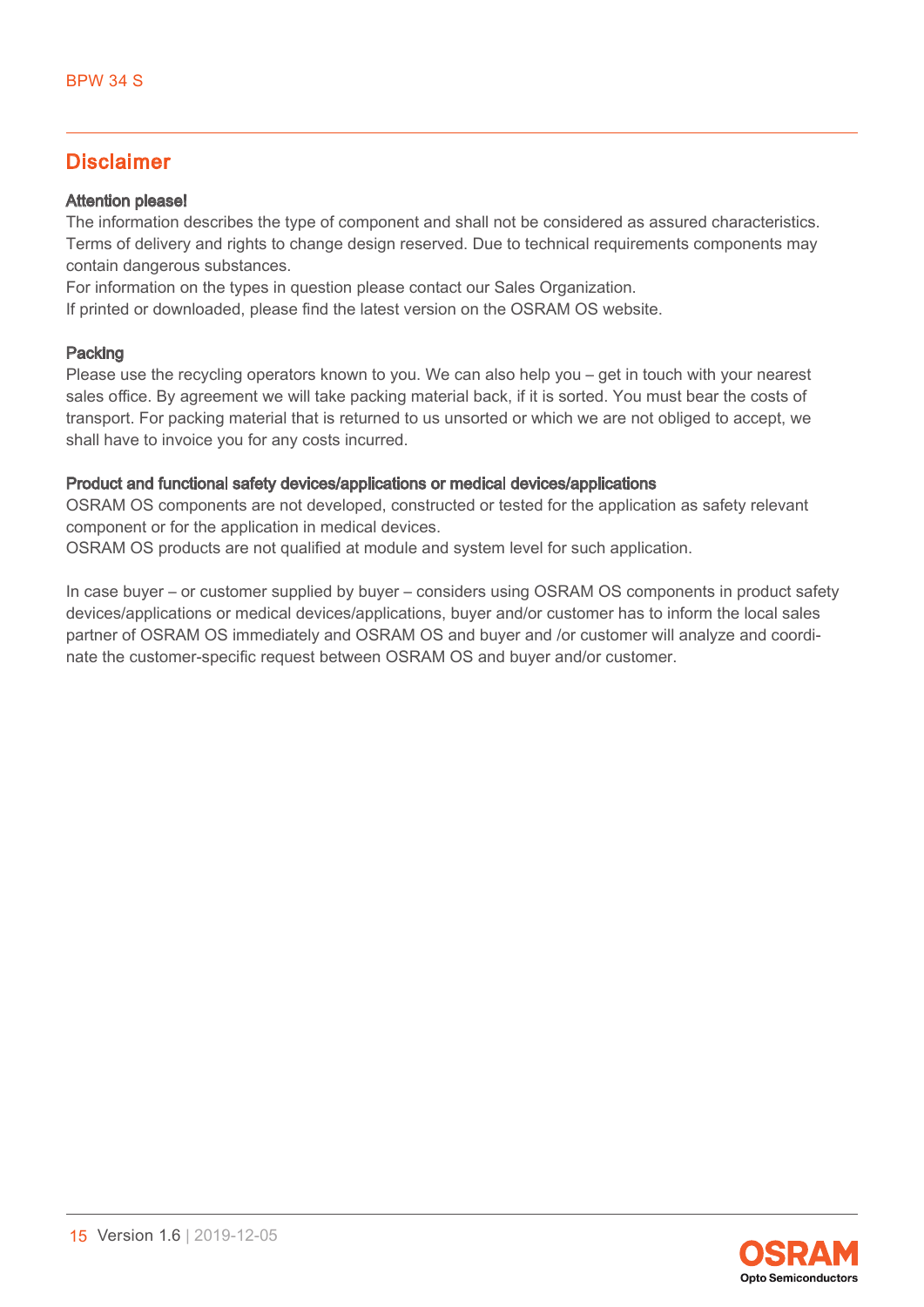## <span id="page-15-0"></span>**Glossary**

- <sup>1)</sup> Photocurrent: The photocurrent values are measured (by irradiating the devices with a homogenous light source and applying a voltage to the device) with a tolerance of ±11 %.
- <sup>2)</sup> Typical Values: Due to the special conditions of the manufacturing processes of semiconductor devices, the typical data or calculated correlations of technical parameters can only reflect statistical figures. These do not necessarily correspond to the actual parameters of each single product, which could differ from the typical data and calculated correlations or the typical characteristic line. If requested, e.g. because of technical improvements, these typ. data will be changed without any further notice.
- <sup>3)</sup> Testing temperature:  $TA = 25^{\circ}C$  (unless otherwise specified)
- 4) Tolerance of Measure: Unless otherwise noted in drawing, tolerances are specified with  $\pm 0.1$  and dimensions are specified in mm.
- <sup>5)</sup> Tape and Reel: All dimensions and tolerances are specified acc. IEC 60286-3 and specified in mm.

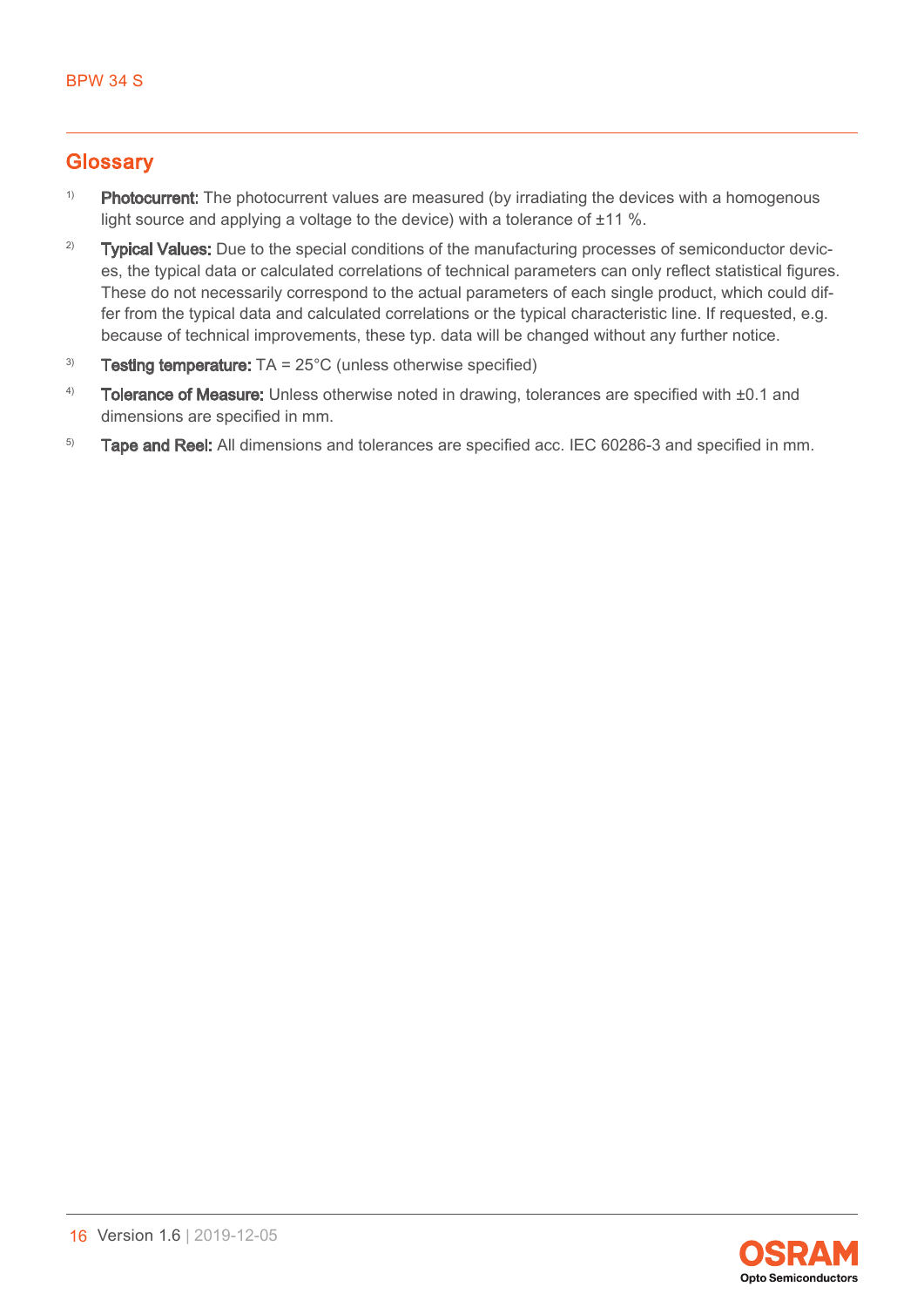| <b>Revision History</b> |            |                                                                        |  |
|-------------------------|------------|------------------------------------------------------------------------|--|
| Version                 | Date       | Change                                                                 |  |
| 1.6                     | 2019-12-03 | <b>Characteristics</b><br>Electro - Optical Characteristics (Diagrams) |  |